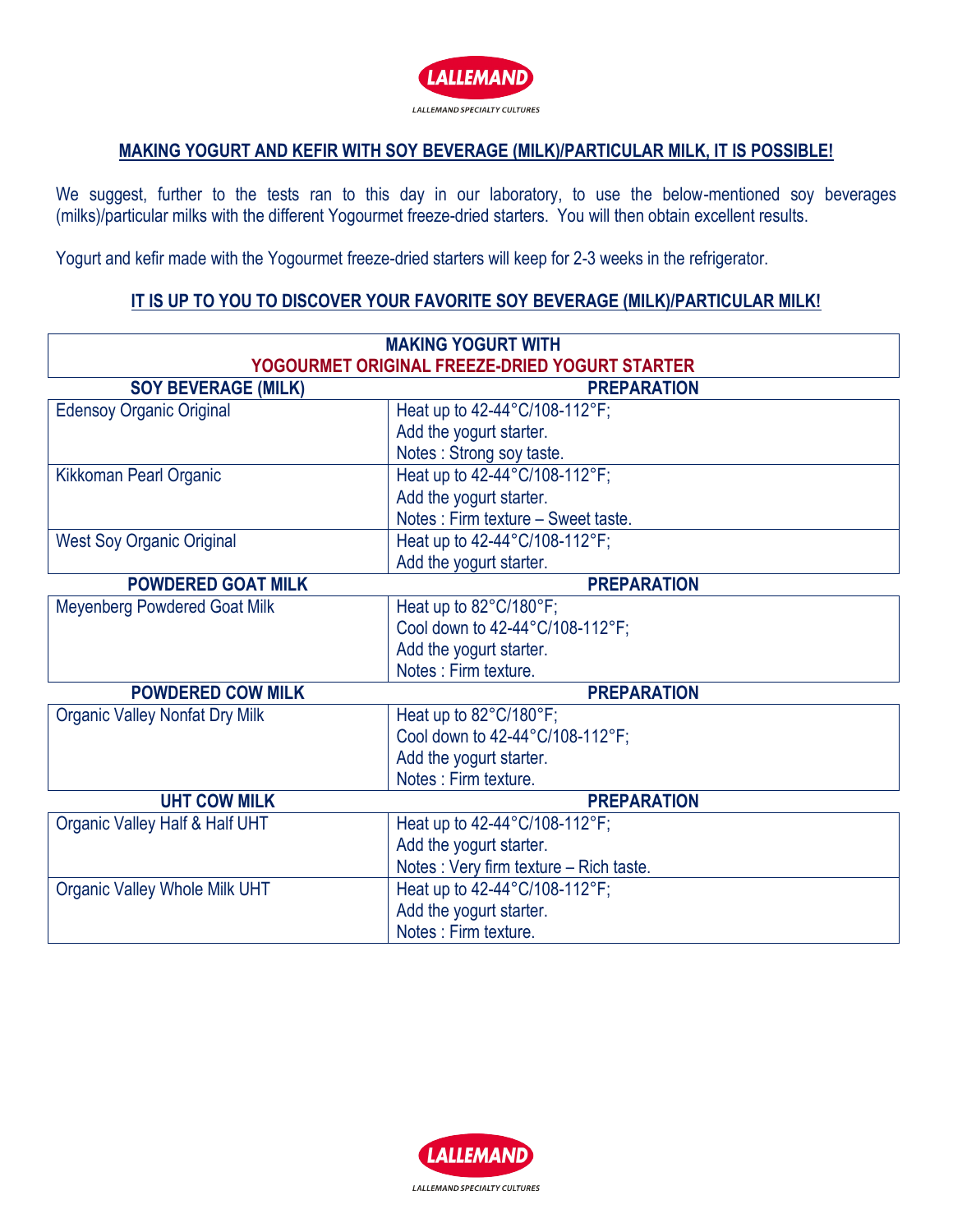| <b>MAKING YOGURT WITH</b>                                 |                                           |  |
|-----------------------------------------------------------|-------------------------------------------|--|
| YOGOURMET CBA FREEZE-DRIED YOGURT STARTER WITH PROBIOTICS |                                           |  |
| <b>SOY BEVERAGE (MILK)</b>                                | <b>PREPARATION</b>                        |  |
| <b>Edensoy Organic Original</b>                           | Heat up to 23-25°C/73-77°F;               |  |
|                                                           | Add the yogurt starter.                   |  |
|                                                           | Notes: Strong soy taste.                  |  |
|                                                           | (See the NOTE at the bottom of the table) |  |
| <b>Kikkoman Pearl Organic</b>                             | Heat up to 23-25°C/73-77°F;               |  |
|                                                           | Add the yogurt starter.                   |  |
|                                                           | Notes: Sweet taste.                       |  |
|                                                           | (See the NOTE at the bottom of the table) |  |
| <b>West Soy Organic Original</b>                          | Heat up to 23-25°C/73-77°F;               |  |
|                                                           | Add the yogurt starter.                   |  |
|                                                           | (See the NOTE at the bottom of the table) |  |
| <b>POWDERED GOAT MILK</b>                                 | <b>PREPARATION</b>                        |  |
| <b>Meyenberg Powdered Goat Milk</b>                       | Heat up to 82°C/180°F;                    |  |
|                                                           | Cool down to 23-25°C/73-77°F;             |  |
|                                                           | Add the yogurt starter.                   |  |
|                                                           | Notes: Very firm texture.                 |  |
|                                                           | (See the NOTE at the bottom of the table) |  |
| <b>POWDERED COW MILK</b>                                  | <b>PREPARATION</b>                        |  |
| <b>Organic Valley Nonfat Dry Milk</b>                     | Heat up to 82°C/180°F;                    |  |
|                                                           | Cool down to 23-25°C/73-77°F;             |  |
|                                                           | Add the yogurt starter.                   |  |
|                                                           | Notes: Very firm texture.                 |  |
|                                                           | (See the NOTE at the bottom of the table) |  |
| <b>UHT COW MILK</b>                                       | <b>PREPARATION</b>                        |  |
| Organic Valley Half & Half UHT                            | Heat up to 23-25°C/73-77°F;               |  |
|                                                           | Add the yogurt starter.                   |  |
|                                                           | Notes: Very firm texture - Mild taste.    |  |
|                                                           | (See the NOTE at the bottom of the table) |  |
| <b>Organic Valley Whole Milk UHT</b>                      | Heat up to 23-25°C/73-77°F;               |  |
|                                                           | Add the yogurt starter.                   |  |
|                                                           | Notes: Very firm texture - Mild taste.    |  |
|                                                           | (See the NOTE at the bottom of the table) |  |